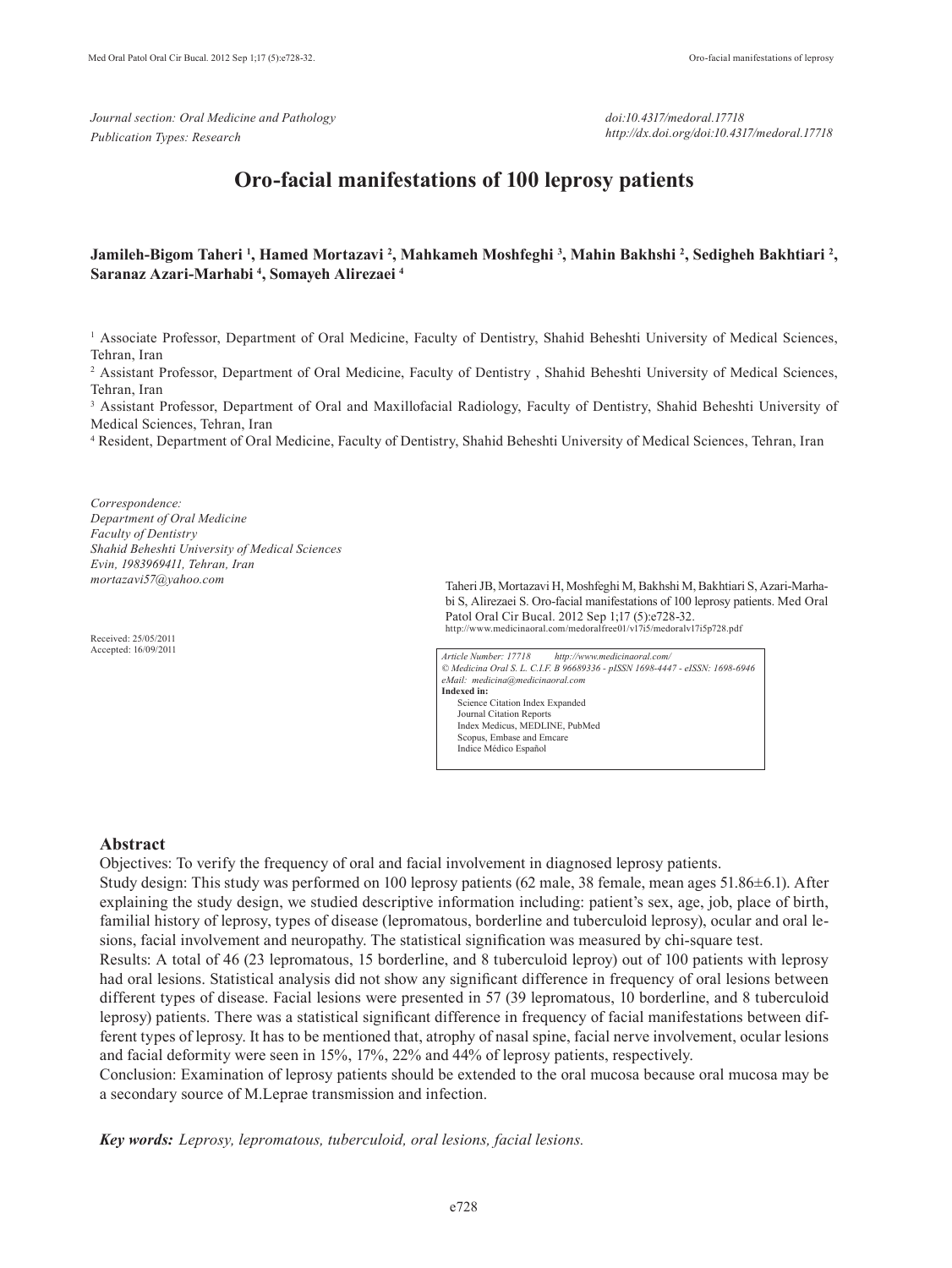## **Introduction**

Leprosy is a chronic infectious contagious disease produced by Mycobacterium Leprae (M. Leprae). It mainly affects the skin and peripheral nerves. Involvement of internal organs and mucosa has been also reported (1,2). Leprosy is still a public health problem in many areas of the world; over than 80% of all reported cases are noted in seven countries: Brazil, India, Indonesia, Madagascar, Myanmar, Nepal and Nigeria (3- 5).

Clinical presentations of leprosy are related to the immune response against M. Leprae. The first, tuberculoid leprosy (paucibacillary; TT) that is characterized by high immune reaction to the organism, a few cutaneous lesions and little number of bacilli in skin biopsy specimens. The second, lepromatous leprosy (multibacillary; LL), that usually develops in patients with reduced cell-mediated response and negative lepromin skin tests (2,6,7). Within this spectrum there are borderline and less common variations with intermediate lesions. The main clinical features of leprosy are listed as follows: erythematous or hypopigmented macules on the skin with reduced sensation, distinct sensory loss and peripheral nerve involvements, muscle weakness, nerve thickening, positive skin biopsy of acid – fast bacilli and positive skin smear. It is noted that a subject with one or two of these major findings should be considered as a leprosy case (8).

Oral lesions are rare in this disease but when present occur in lepromatous form (6,9). These lesions initially appears as yellowish to red, sessile, firm, papule or nodules that develop ulceration and necrosis. Continuous infection can lead to scarring and tissue destruction (3,6). Unfortunately, in contrast to cutaneous manifestations of leprosy that are well discussed in medical literature, there are few studies around the oral findings in leprosy patients (2,10). Recently, it has been suggested that oral mucosa may be a secondary source of M. Leprae infection and transmission (1).

Also, it is noted that there is an association between the recurrence of leprosy reactional episodes and oral manifestations in leprosy patients (11). For these reasons, oral examinations should be done in these patients.

## **Material and Methods**

This study was performed at the Shahid Bolandian Health center of Qazvin, Iran. A hundred leprosy patients (62 male, 38 female, mean ages 51.86±6.1) were selected. After explaining the study design, written informed consent was obtained from all participants. Then we studied descriptive information including: patient's sex, age, job, place of birth, familial history of leprosy, types of disease (lepromatous, borderline and tuberculoid leprosy), ocular and oral lesions, facial deformities and neuropathy. Previous treatment was an exclusion criterion in present report. The data analysis was done using SPSS version 13 for windows and the statistical signification was measured by chi-square test. P-value less than  $0.05$  ( $p<0.05$ ) were considered as statistically significant.

### **Results**

Among 100 leprosy patients, 62 (62%) were male and 38 (38%) were female, with ages ranging from 7 to 87 years. However, most of the patients (77%) were between 30 and 70 years old (Table 1). More than half of the subjects

| <b>Leprosy Patients</b> | $LL (n : \%)$ | TT(n:%)     | <b>BB</b> $(n:%)$ | I (n :%)   | <b>Total</b>   |  |  |  |  |
|-------------------------|---------------|-------------|-------------------|------------|----------------|--|--|--|--|
| <b>Sex</b>              |               |             |                   |            |                |  |  |  |  |
| Male                    | (25: 25%)     | $(16:16\%)$ | (19:19%)          | $(2:20\%)$ | $(62:62\%)$    |  |  |  |  |
| Female                  | $(21:21\%)$   | $(3:3\%)$   | $(14:14\%)$       | $(-: -)$   | (38:38%)       |  |  |  |  |
| <b>Total</b>            | $(46:46\%)$   | (19:19%)    | $(33:33\%)$       | $(-: -)$   | $(100: 100\%)$ |  |  |  |  |
| Age                     |               |             |                   |            |                |  |  |  |  |
| $\leq$ 30 years         | $(3:3\%)$     | $(3:3\%)$   | $(3:3\%)$         | $(2:2\%)$  | $(11:11\%)$    |  |  |  |  |
| 30-60 years             | (17:17%)      | $(5:5\%)$   | (18:18%)          | $(-: -)$   | $(40:40\%)$    |  |  |  |  |
| $>60$ years             | $(26:26\%)$   | $(11:11\%)$ | $(12:12\%)$       | $(-: -)$   | (49:49%)       |  |  |  |  |
| <b>Total</b>            | $(46:46\%)$   | (19:19%)    | (33:33%)          | $(-: -)$   | $(100: 100\%)$ |  |  |  |  |
| <b>Familial history</b> | (22:37%)      | $(11:19\%)$ | $(24:41\%)$       | $(2:3\%)$  | (59:59%)       |  |  |  |  |

**Table 1.** Partakers' self-assessment of their capacities to undertake a SFE (Likert 1-5 scale).

LL: Lepromatous Leprosy; TT: Tuberculoid Leprosy; BB: Borderline Leprosy; I: Indeterminate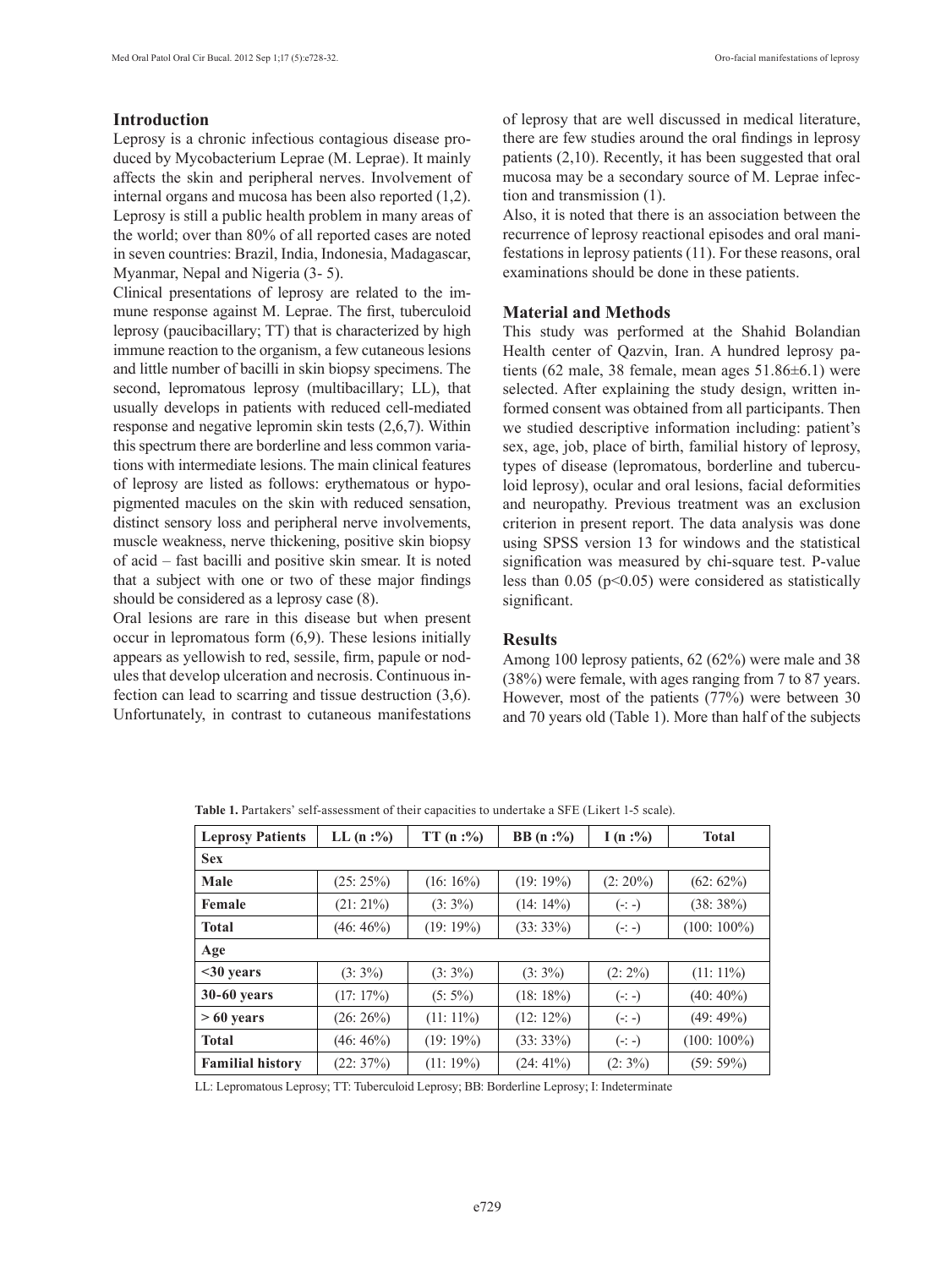(61%) were farmer and about 40% of them were born in Gylan province, city of Rudbar, North of Iran.

The different types of disease in this study were: 2 (2%) indeterminate, 33 (33%) border line, 46 (46%) lepromatous and 19 (19%) tuberculoid leprosy.

Familial history of leprosy was observed in 59 (59%) cases (Table 1). Most of the patients had their leprosy diagnosed 8 months after the first signs and symptoms appeared.

A total of 46 (23 lepromatous, 15 borderline, and 8 tuberculoid leproy) out of 100 patients with leprosy had oral lesions.

Statistical analysis did not show any significant difference in frequency of oral lesions between different types of disease (p=0.390).

In this study, facial lesions were presented in 57 (39 lepromatous, 10 borderline, and 8 tuberculoid leprosy) patients. Obviously, there was a statistical significant difference in frequency of facial manifestations between different types of leprosy  $(p=0.002)$ . It has to be mentioned that, atrophy of nasal spine, facial nerve involvement, ocular lesions (Lagophthalmous, keratitis, and conjunctivitis) and facial deformity were seen in 15%, 17%, 22% and 44% of leprosy patients, respectively.

Oro-facial manifestations of leprosy in different types of disease were summarized in table 2.

infection and transmission (1,2). Also, involvement of oral mucosa may have a key role in leprosy transmission from adults to children (13). Indeed, it is established that these lesions tended to be more frequent over the first 5 years of the disease (3,10).

For these reasons, evaluation of oral cavity should be routine for leprosy patients (2,6).

In this present study we evaluated 100 leprosy patients, the age of them ranged from 7 to 87 years, with average of  $51.86\pm6.1$ . The number of male subjects  $(62: 62\%)$ was higher than females (38:38%).

This finding is in agreement with de Abreu et al.(2) and Boggild et al.(13). In contrast to this result, Souza et al.(10) did not show any difference between men and women in leprosy.

The mean age of our leprosy patients was close to previous studies such as de Abreu et al.(2) and Souza et al.(10). In this study the rate of lepromatous leprosy was higher than other types of disease and it was more common in males than females. These findings are in accordance to Boggild et al.(13) and Toweir et al.(14).

 In our study, familial history of leprosy was reported by 59% of patients which most of them (41%) had borderline leprosy. Also, the number of patients with familial history of lepromatous leprosy was higher than tuber-

| <b>Affected sites</b>                           | $LL (n : \%)$ | TT(n:%)    | <b>BB</b> $(n:%)$ | I (n :%)                 | <b>Total</b> |
|-------------------------------------------------|---------------|------------|-------------------|--------------------------|--------------|
| Uvula                                           | $(7:70\%)$    | $(1:10\%)$ | $(2:20\%)$        |                          | $(10:10\%)$  |
| <b>Tonsil</b>                                   | $(6:75\%)$    | $(-: -)$   | $(2:25\%)$        |                          | $(8:8\%)$    |
| Tongue (anterior two-third)                     | $(5: 42\%)$   | $(5:42\%)$ | $(2:16\%)$        | $\overline{\phantom{a}}$ | $(12: 12\%)$ |
| Tongue (posterior one-third)                    | $(7:50\%)$    | $(4:29\%)$ | $(3:21\%)$        |                          | $(14:14\%)$  |
| Soft palate                                     | $(11:79\%)$   | $(-: -)$   | $(3:21\%)$        | $\overline{\phantom{a}}$ | $(14:14\%)$  |
| Hard palate                                     | $(5: 83\%)$   | $(-: -)$   | $(1:17\%)$        | $\overline{\phantom{a}}$ | $(6:6\%)$    |
| Lips & gingival                                 | $(6: 55\%)$   | $(1:9\%)$  | $(4:36\%)$        | $\overline{\phantom{0}}$ | $(11:11\%)$  |
| Atrophy of anterior maxillary<br>alveolar ridge | $(8:50\%)$    | $(3:19\%)$ | $(5:31\%)$        |                          | $(16:16\%)$  |
| <b>Facial deformity</b>                         | $(38:86\%)$   | $(1:3\%)$  | $(5:11\%)$        |                          | $(44:44\%)$  |
| Atrophy of nasal spine                          | $(14:93\%)$   | $(-: -)$   | $(1:7\%)$         | $\overline{\phantom{a}}$ | (15:15%)     |
| <b>Facial nerve involvement</b>                 | $(7:41\%)$    | $(7:41\%)$ | $(3:18\%)$        | $\overline{\phantom{a}}$ | $(17: 17\%)$ |
| <b>Ocular involvement</b>                       | $(13:59\%)$   | (5:23%)    | $(4:18\%)$        |                          | $(22: 22\%)$ |

**Table 2.** Distribution of Oro-facial lesions in 100 Leprosy patients.

**LL:** Lepromatous Leprosy; **TT:** Tuberculoid Leprosy; **BB:** Borderline Leprosy; **I:** Indeterminate.

#### **Discussion**

The upper airways are the most important point of entry for bacillus and a main source for bacillary elimination in leprosy (6,12). In recent studies, oral mucosa seems to be the secondary (after nasal mucosa) site of M. Leprae culoid leprosy. This finding may be related to the close contact with carriers of the bacillary (10).

According to our results, oral involvement was observed in 46% of all studied cases (Figs. 1-3). It was more frequently in patients with lepromatous leprosy. Unfortu-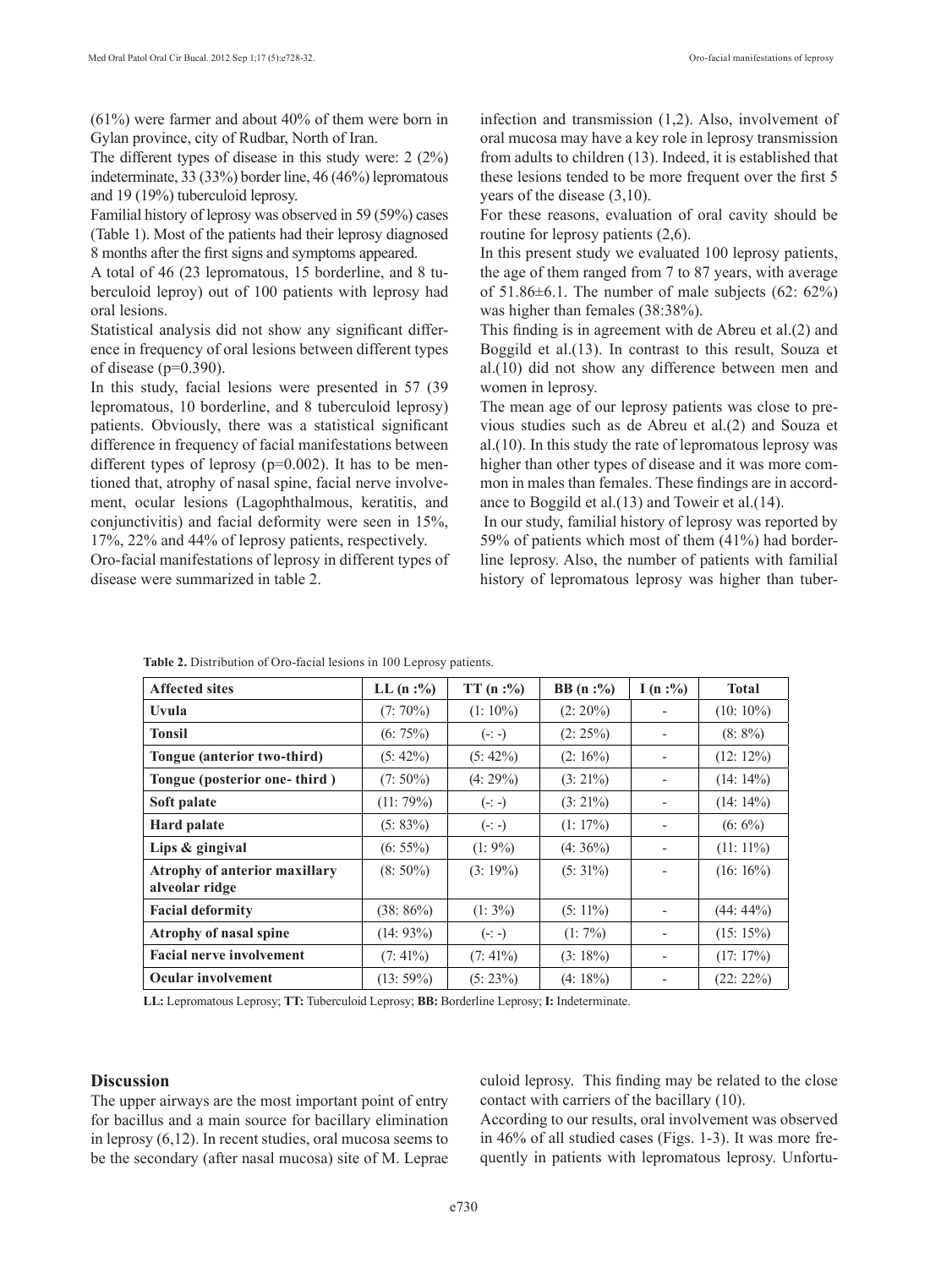

Fig. 1. Oral lesion involving the tongue in tuberculoid leprosy.



**Fig. 2.** Tumor like lesion in lepromatous leprosy patient.



**Fig. 3.** Oral lesion involving the palate in lepromatous leprosy.

nately, review of literature showed a discrepancy in frequency rates of oral involvement in leprosy. For example, oral lesions in leprosy patients have been reported from absent up to 57.5% (2,15,16).

On the other hand, Prabhu et al.(17), in an excellent review of 700 leprosy patients showed that the prevalence of oral involvement in leprosy was 11.5% and also these lesions tended to occur in lepromatous leprosy. Some authors such as Motta et al.(6), Soni (18) and Palaskar (19) established that the oral lesions usually appear in the advanced stage of leprosy.

In contrast to this hypothesis, de Abreu et al.(2), Brasil et al.(20) and Sharma et al.(21) demonstrated that oral lesions may occur in less advanced stages of the disease and also in these patients oral cavity involvement remains clinically hidden (absence of visible lesions) and may only detected histopatholosically. This can be one of the main explanations for different rates of oral involvement in leprosy seen in literature (2).

It is suggested that oral involvement in leprosy occurs by hematogenous or lymphatic dissemination of M. Leprae (6,22).

On the other hand, Bucci et al.(23) and Girdhar et al.(24) pointed out that nasal lesions may be precursors of oral lesions.

In our study, of 46 patients with oral lesions, 8 had tuberculoid leprosy. Oral involvement in this type of disease is rare and it may be related to the intense response of the host's immune system and little number of organisms in this type of disease (8). This finding is in disagreement with de Abreu et al. (25).

de Abreu et al.(25), demonstrated that paucibacillary leprosy patients do not exhibit clinical or subclinical, involvement in the oral cavity. The distribution of oral lesions in our study are ranked as follows: soft palate, tongue (posterior one – third), tongue (anterior two –third), lips, uvula, tonsil, hard palate (Table 2). According to WHO, the most affected sites of oral cavity in leprosy patients are: hard palate, soft palate, labial maxillary gingival and buccal mucosa (26). In this present report, involvement of tonsil, soft palate and hard palate was not observed in patients with tuberculoid leprosy.

Similar to our finding, Motta et al.(6), Brasil et al.(20) and Reichart (27) showed that the soft palate was affected most frequently in almost all cases of leprosy.

In this present study facial involvement was observed in 39 (39 %) leprosy patients. This rate was 28% in Prabhu's study (17). The frequency and distribution of facial involvements have been summarized in table 2.

According to our findings, atrophy of nasal spine was not found in patients with tuberculoid leprosy. Also, ocular involvement was higher in lepromatous leprosy than other types of disease. Furthermore, the rate of facial nerve involvement was equal in lepromatous and tuberculoid leprosy.